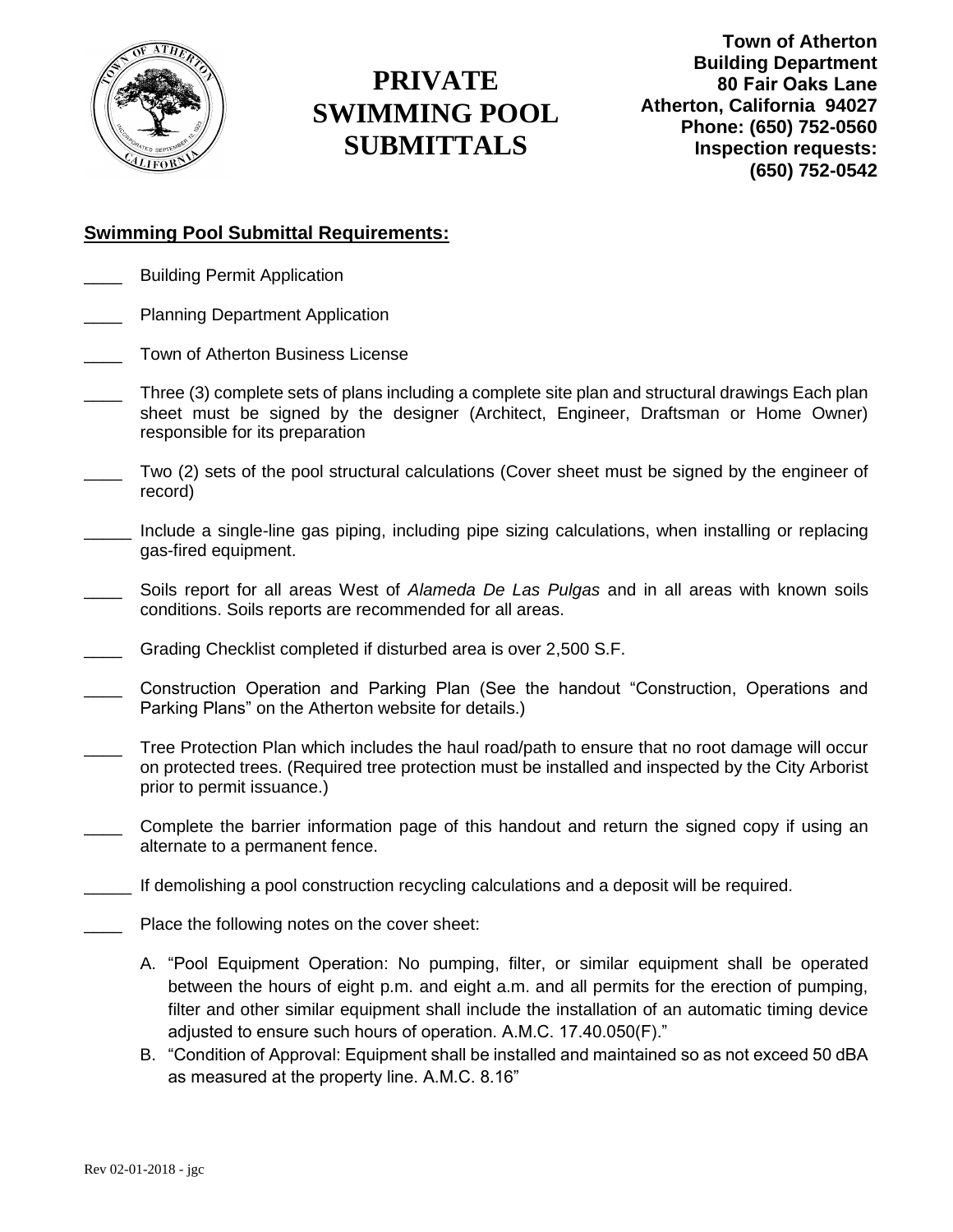

**Town of Atherton Building Department 80 Fair Oaks Lane Atherton, California 94027 Phone: (650) 752-0560 Inspection requests: (650) 752-0542**

#### **Pool Barrier Information**

When constructing a new, or altering an existing pool or spa, and the water depth exceeds 24 inches, the Pool Barrier Requirements (per 2016 CBC §3109.4.4.2; Health and Safety Code 115920 – 115929 (SB 442, Newman); 2016 CRC Appendix G; CBC Section 3109.4.1.4; Health and Safety Code Section 18942(b); and Atherton Municipal Code 8.28.010) are in effect and **at least TWO** of the following seven drowning prevention features must be installed:

- A. An enclosure either near the pool/spa or around a larger area of the property that is at least 6 feet tall and isolates the pool and spa from the single-family home. The walls of buildings may form part of the enclosure;
- B. Removable mesh fencing that meets American Society for Testing and Materials (ASTM) specifications F2286 standards in conjunction with a gate that is self-closing and self-latching and can accommodate a key lockable device;
- C. An approved pool safety pool cover as defined in subdivision (d) of Section 115921;
- D. Exit alarms on the private single-family home's doors that provide direct access to the swimming pool or spa. The exit alarm may cause either an alarm noise or a verbal warning, such as a repeating notification that "the door to the pool is open;
- E. A self-closing, self-latching device with a release mechanism placed no lower than 54 inches above the floor on the private single-family home's doors providing direct access to the swimming pool or spa;
- F. An alarm that, when placed in a swimming pool or spa, will sound upon detection of accidental or unauthorized entrance into the water. The alarm shall meet and be independently certified to the ASTM Standard F2208 "Standard Safety Specification for Residential Pool Alarms," which includes surface motion, pressure, sonar, laser, and infrared type alarms. A swimming protection alarm feature designed for individual use, including an alarm attached to a child that sounds when the child exceeds a certain distance or becomes submerged in water, is not a qualifying drowning prevention safety feature; or
- G. Other means of protection, if the degree of protection afforded is equal to or greater than that afforded by any of the features set forth above and has been independently verified by an approved testing laboratory as meeting standards for those features established by the ASTM or the American Society of Mechanical Engineers (ASME).

All required swimming pool safety fencing and alarms shall be installed and inspected prior to filling any pool with water. Once inspected and approved, all required pool safety features shall remain in place and be maintained in satisfactory condition to prevent unauthorized entry.

I have read the swimming pool requirements, above, and will maintain the safety cover being used as an alternate to the fence in such a manner to prevent unauthorized entry into the pool.

| Property Owner: | ⊃ate <sup>∙</sup>          |  |
|-----------------|----------------------------|--|
| Address         | Building Permit #:<br>- 11 |  |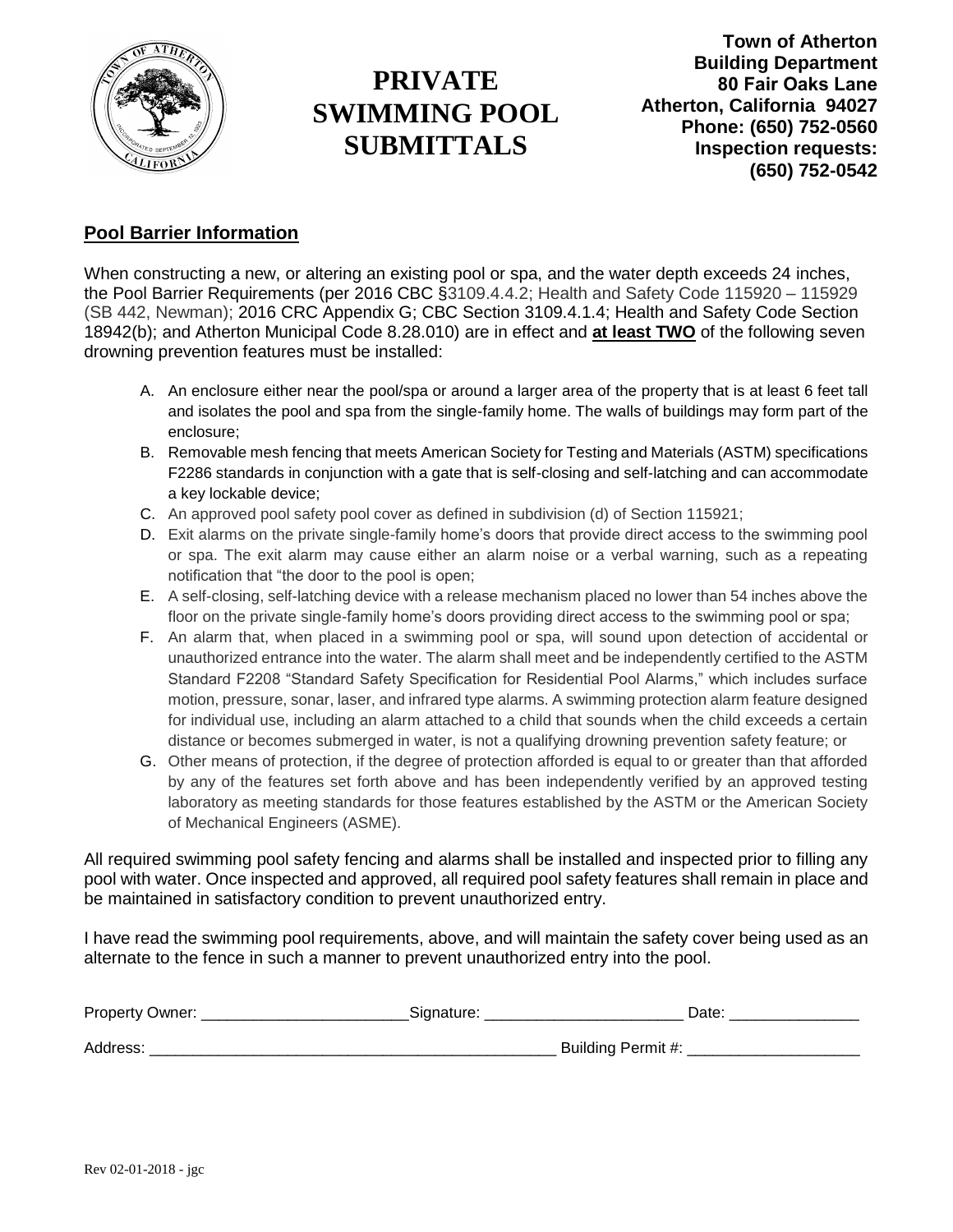

**Town of Atherton Building Department 80 Fair Oaks Lane Atherton, California 94027 Phone: (650) 752-0560 Inspection requests: (650) 752-0542**

### **Private Swimming Pools - Anti-Entrapment Requirements**

To eliminate safety hazards on new and existing swimming pools and spas, Section 115920 of the California Health and Safety Code (also known as the Swimming Pool Safety Act) requires that an approved anti-entrapment cover be installed on all pool and spa drains any time a building permit is issued for the construction of a new swimming pool or spa or the remodel or modification of an existing swimming pool, toddler pool, or spa.

### **Section 115928.5 of the California Health and Safety Code states as follows:**

"Whenever a building permit is issued for the construction of a new swimming pool or spa, the pool or spa shall meet all of the following requirements:

(a) (1) The suction outlet of the pool or spa for which the permit is issued shall be equipped to provide circulation throughout the pool or spa as prescribed in paragraph (2).

(2) The swimming pool or spa shall have at least two circulation drains per pump that shall be hydraulically balanced and symmetrically plumbed through one or more "T" fittings, and that are separated by a distance of at least three feet in any dimension between the drains.

(b) Suction outlets that are less than 12 inches across shall be covered with anti-entrapment grates, as specified in the ASME/ANSI Standard A 112.19.8, that cannot be removed except with the use of tools. Slots or openings in the grates or similar protective devices shall be of a shape, area, and arrangement that would prevent physical entrapment and would not pose any suction hazard to bathers.

(c) Any backup safety system that an owner of a new swimming pool or spa may choose to install in addition to the requirements set forth in subdivisions (a) and (b) shall meet the standards as published in the document, "Guidelines for Entrapment Hazards: Making Pools and Spas Safer," Publication Number 363, March 2005, United States Consumer Product Safety Commission."

"Whenever a building permit is issued for the remodel or modification of an existing swimming pool, toddler pool, or spa, the permit shall require that the suction outlet of the existing swimming pool, toddler pool, or spa be upgraded so as to be equipped with an anti-entrapment cover meeting current standards of the American Society for Testing and Materials (ASTM) or the American Society of Mechanical Engineers (ASME)."

Those obtaining a building permit for a swimming pool or spa remodel or modification should inspect the pool or spa for anti-entrapment safeguards. If the pool/spa does not have one of the newly required safeguards (cover or split suction outlets) they can be retrofitted with a drain cover specifically designed to prevent entrapment. The new covers are readily available and installed simply by removing the existing drain cover and replacing it with the new approved antientrapment cover.

Building Department's inspection staff will verify that an anti-entrapment device is installed.